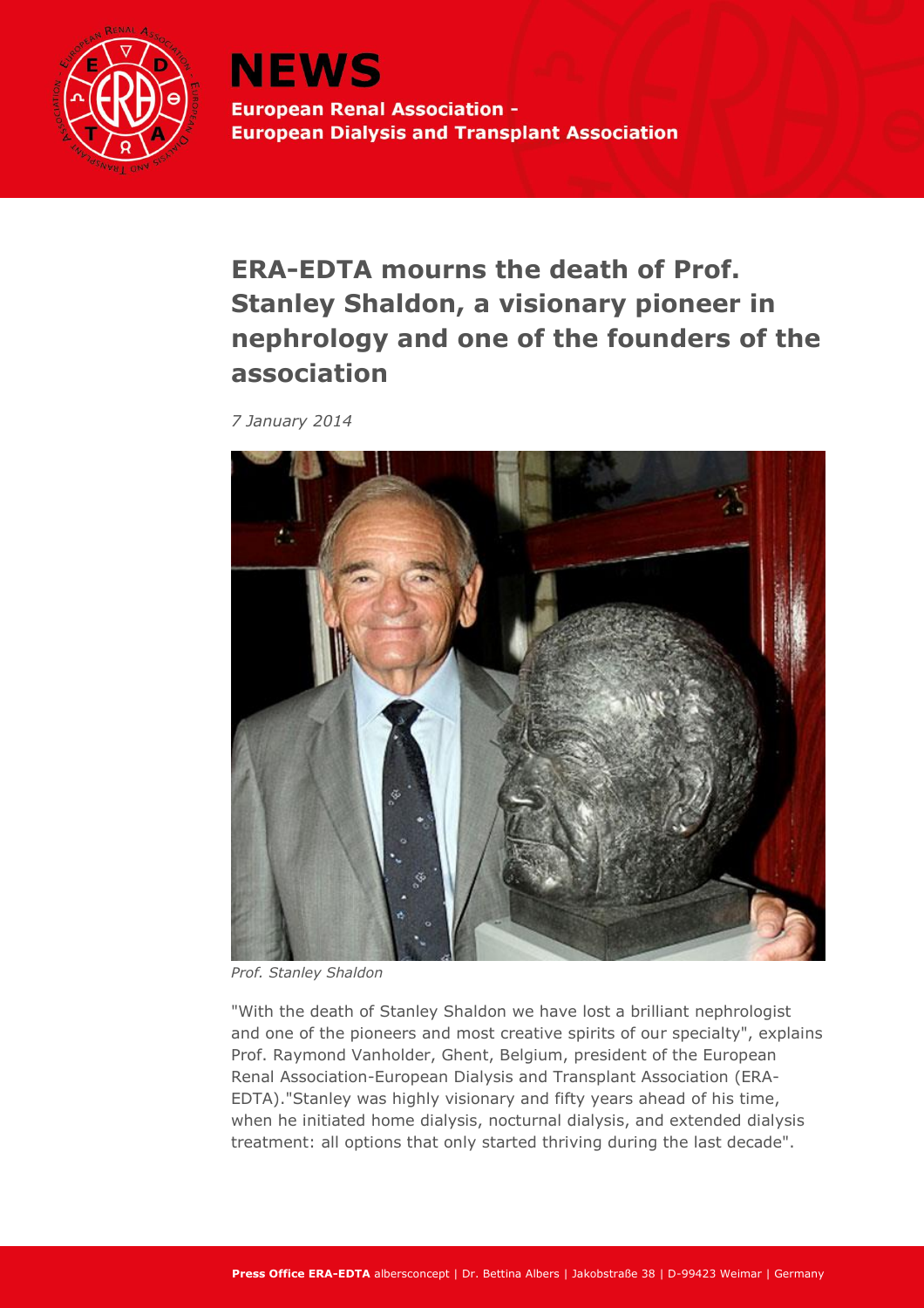

## **NEWS**

**European Renal Association -European Dialysis and Transplant Association** 

Prof. Shaldon was born in 1931 in London and studied medicine at the University of Cambridge, Queens´ College London and the Middlesex Hospital London from 1949-56. After he had spent two years in military service as a medical specialist at a hospital in Lagos, Nigeria, he got his postgraduate training at the Hammersmith Hospital and the Royal Free Hospital, London, where he became Lecturer in Medicine in 1960 and Consultant Physician to the Renal Unit in 1965. Only one year later, in 1966, he set up the National Kidney Centre in London. In the seventies he left England and worked as visiting professor in Montpellier, France, and Stockholm, Sweden. From 1977 until receiving emeritus status he was responsible for the research section of the Department of Nephrology at the University Hospital in Nimes, France.

Prof. Shaldon's scientific work was outstanding, with over 350 peerreviewed publications as a pioneer in the fields of (home) haemodialysis, ultrafiltration and treatment of ESRD, including ground-breaking clinical inventions. He developed an arteriovenous fistula which was simple to puncture in self care and was also the first one to apply central vein catheters as access for dialysis, now known as the "Shaldon-catheter" (Lancet 1961) all over the world. He also was one of the first to reuse dialyzers, and even more importantly, he drew attention to the significance of pure dialysis water, of chemokines in uremia and last but not least, of the toxicity of dietary salt. He was an excellent nephrologist and the patients were always at the center of all his efforts. His dream was "to make dialysis the insulin of end stage renal disease", meaning to enable patients to perform dialysis themselves and being less dependent on medical assistance. In a video that was produced in 2010 during the ERA-EDTA's annual congress he explained his vision and gave an interesting insight into the pioneering years of dialysis (please visit www.eraedta.org/page-3-14-132-132-stanleyshaldon.html).

Furthermore, Prof. Shaldon was a great teacher and mentor bringing up and influencing many of the current generation of European and worldwide nephrologists. He also was one of the "founding fathers" of the ERA-EDTA in 1963. His vision granted the development of one of the most successful European Scientific Societies today – with now more than 6,600 members – which he inspired for many years. For all his major clinical, scientific and personal contributions, Prof. Shaldon was appointed as Honorary Member of the ERA-EDTA in 1994. In 2011 he was awarded the "ERA-EDTA Award" for his outstanding contributions to nephrology; finally in 2012 the ERA-EDTA renamed its young nephrologists´ award into the "Stanley Shaldon Award for Young Investigators".